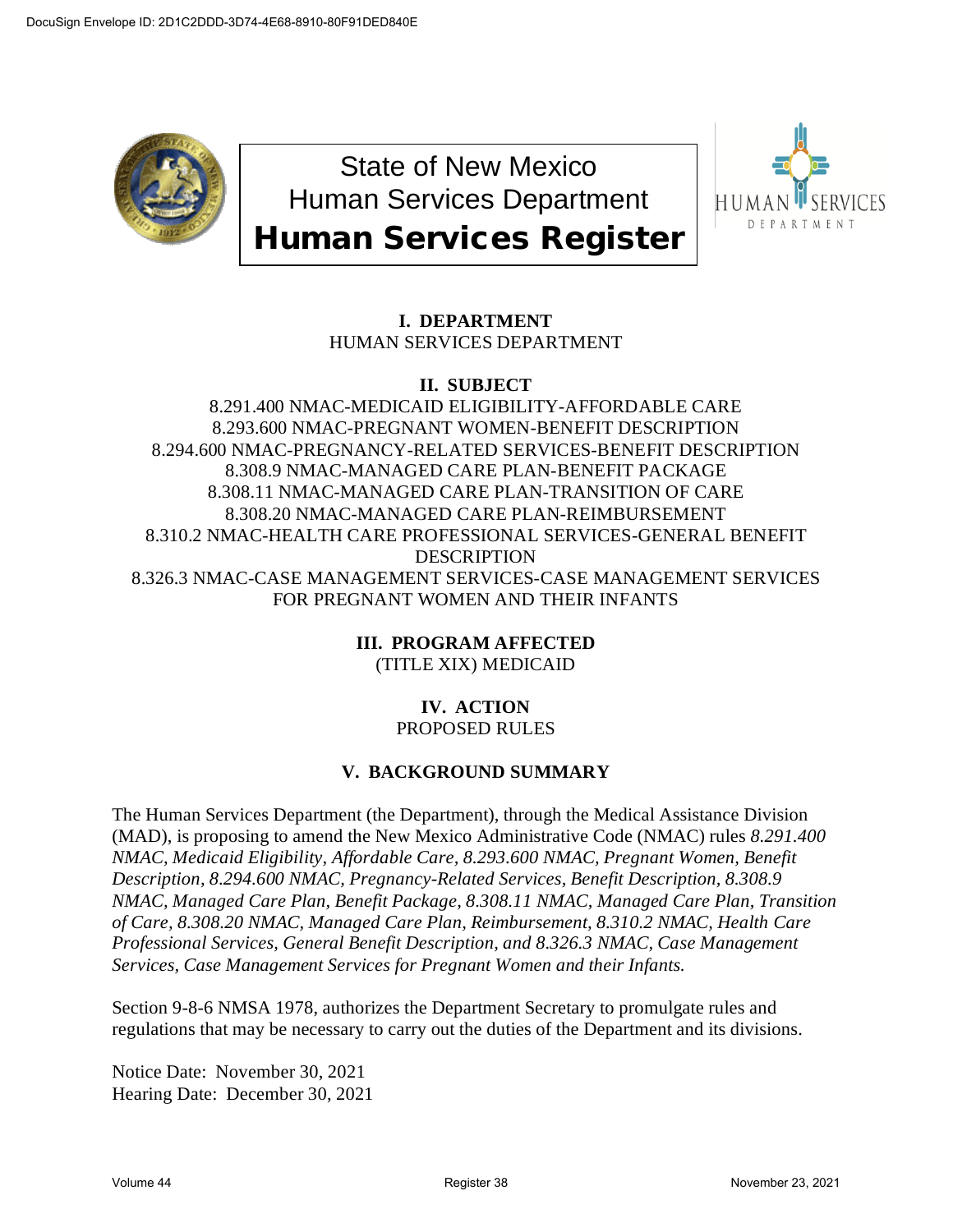Adoption Date: Proposed as April 1, 2022 Technical Citations: American Rescue Plan Section 2021 Section 9812; 42 Code of Federal Regulations 435.170

#### **The Department is proposing to amend the rules as follows:**

#### **Background**

Section 9812 of the American Rescue Plan 2021 provides a new Medicaid State Plan option that allows states to extend the current 60-day postpartum period for pregnant women to 12-months. Section 9812 allows states to do the following:

- 1. Extends the current 60-day postpartum period for pregnant women to 12-months; and
- 2. provides full Medicaid benefits during the pregnancy and the 12-month postpartum period; and
- 3. allows for an implementation date of April 1, 2022; and
- 4. limits the new State Plan option to five years unless extended.

The Department through this proposed register is implementing the new State Plan option allowed in Section 9812. The Department is also adding 42 Code of Federal Regulation (CFR) 435.170 language to these rules regarding continuous eligibility for pregnant women.

#### **Implementation of a 12-month postpartum period for pregnant women is contingent upon legislative approval.**

Changes were made to Presumptive Eligibility (PE) rules to remove, revise, and add new language.

Changes were made to managed care rules to include that there are no age requirements to receive applied behavior analysis (ABA) services.

#### **8.291.400 NMAC**

Section 7 was updated to remove the word "alien" to be consistent with other rule changes. The term "alien" is being replaced with the term "non-citizen" throughout policy via a separate rule promulgation.

Section 13 regarding PE is updated to remove, revise. and add new language. New language is added that if an ongoing application is submitted at the time PE is granted or at any time during the approved PE period, the PE will remain open until the ongoing application is approved or denied.

A new Section 14 is added to include the continuous eligibility policy for pregnant women language found at 42 CFR 435.170 and the new 12-month postpartum provision. The new provision requires the provision of full Medicaid coverage for the duration of the pregnancy including the 12-month postpartum period. These new provisions do not apply to presumptive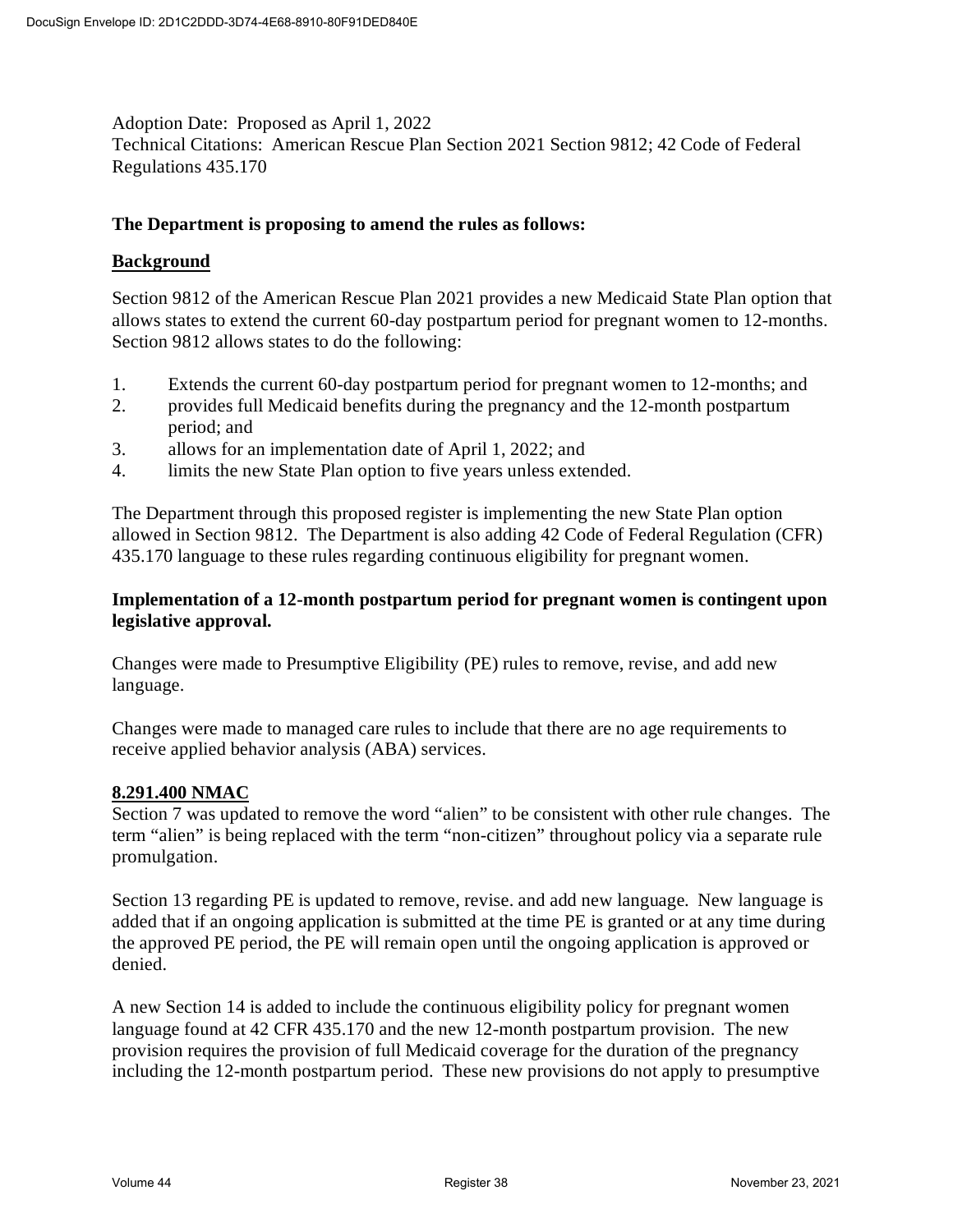eligibility periods. Continuous eligibility exceptions are due to client requested closure, the client moves out of state, or the client dies.

#### **8.293.600 NMAC**

Section 9 is updated to clarify that the pregnant women Medicaid category provides full Medicaid services during the pregnancy and the 12-month postpartum period.

Section 10 is updated to change the 60-day postpartum period to 12-months and reference the new continuous eligibility policy at 8.291.400.14 NMAC.

#### **8.294.600 NMAC**

Section 9 is updated to clarify that the pregnancy-related services Medicaid category provides full Medicaid services during the pregnancy and the 12-month postpartum period.

Section 10 is updated to change the 60-day postpartum period to 12-months and reference the new continuous eligibility policy at 8.291.400.14 NMAC.

#### **8.308.9 NMAC**

Section 19 is updated to include that there are no age requirements to receive ABA services.

Section  $23(C)(2)$  is updated to change the 60-day postpartum period to 12-months.

#### **8.308.11 NMAC**

Section  $9(D)(1)(3)$  and  $(4)$  and  $F(2)(a)$  is updated to change two-month postpartum period to 12months.

#### **8.308.20 NMAC**

Section 9(F)(4) is updated to change the two-month postpartum period to 12-months.

#### **8.310.2 NMAC**

Section  $12(A)(4)$  and  $(A)(4)(a)$  are updated to change the term "postnatal" to "postpartum" for rule consistency.

Section 13 (N) is revised to make postpartum one word.

#### **8.326.3 NMAC**

Section 9 and 12 are updated to change 60 days postpartum to 12-months. Section 13 was updated to remove the reference to 60 days.

Changes have been made throughout all these rules to address formatting requirements.

#### **VI. RULE**

These proposed rule changes will be contained in 8.291.400, 8.293.600, 8.294.600, 8.308.9, 8.308.11, 8.308.20, 8.310.2, and 8.326.3 NMAC.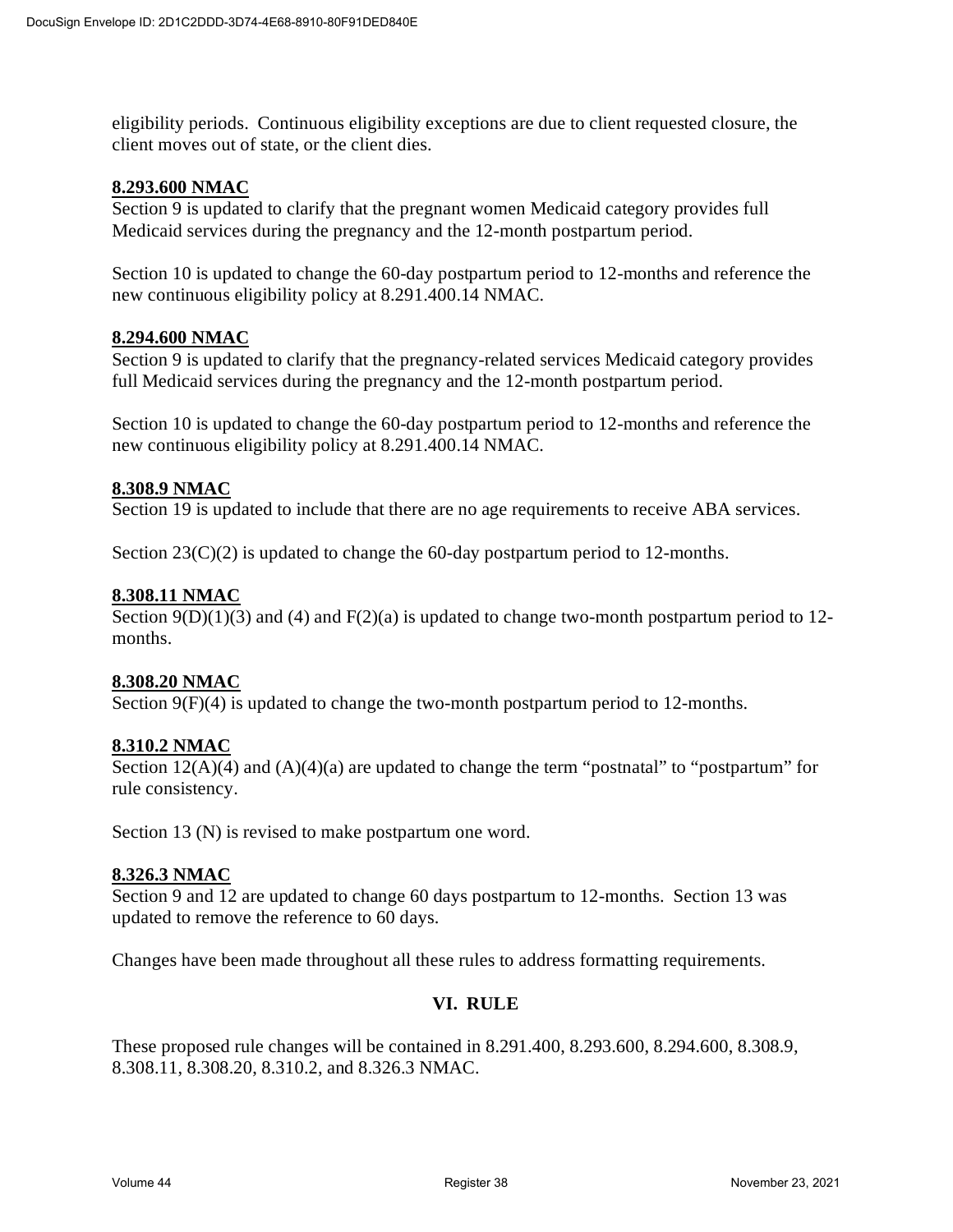This register and the proposed rules are available on the HSD website at https://www.hsd.state.nm.us/lookingforinformation/registers/ or at https://www.hsd.state.nm.us/public-information-and-communications/opportunity-for-publiccomment/public-notices-proposed-waiver-changes-and-opportunities-to-comment/commentperiod-open/. If you do not have internet access, a copy of the proposed register and rules may be requested by contacting MAD at (505) 827-1337.

## **VII. EFFECTIVE DATE**

The Department proposes to implement these rules effective April 1, 2022.

### **VIII. PUBLIC HEARING**

A public hearing to receive testimony on these proposed rules will be held via conference call on Thursday, December 30, 2021 at 10 a.m., Mountain Time (MT). **Conference phone number: 1-800-747-5150. Access Code: 2284263.**

If you are a person with a disability and you require this information in an alternative format or require a special accommodation to participate in the public hearing, please contact the MAD in Santa Fe at (505) 827-1337. The Department requests at least 10 working days advance notice to provide requested alternative formats and special accommodations.

Copies of all comments will be made available by MAD upon request by providing copies directly to a requestor or by making them available on the MAD website or at a location within the county of the requestor.

#### **IX. ADDRESS**

Interested persons may address written comments to:

Human Services Department Office of the Secretary ATTN: Medical Assistance Division Public Comments P.O. Box 2348 Santa Fe, New Mexico 87504-2348

Recorded comments may be left at *(505) 827-1337*. Interested persons may also address comments via electronic mail to: madrules@state.nm.us. Written mail, electronic mail and recorded comments must be received no later than 5 p.m. MT on December 30, 2021. Written and recorded comments will be given the same consideration as oral testimony made at the public hearing. All written comments received will be posted as they are received on the HSD website at https://www.hsd.state.nm.us/public-information-and-communications/opportunity-forpublic-comment/public-notices-proposed-waiver-changes-and-opportunities-tocomment/comment-period-open/ along with the applicable register and rule. The public posting will include the name and any contact information provided by the commenter.